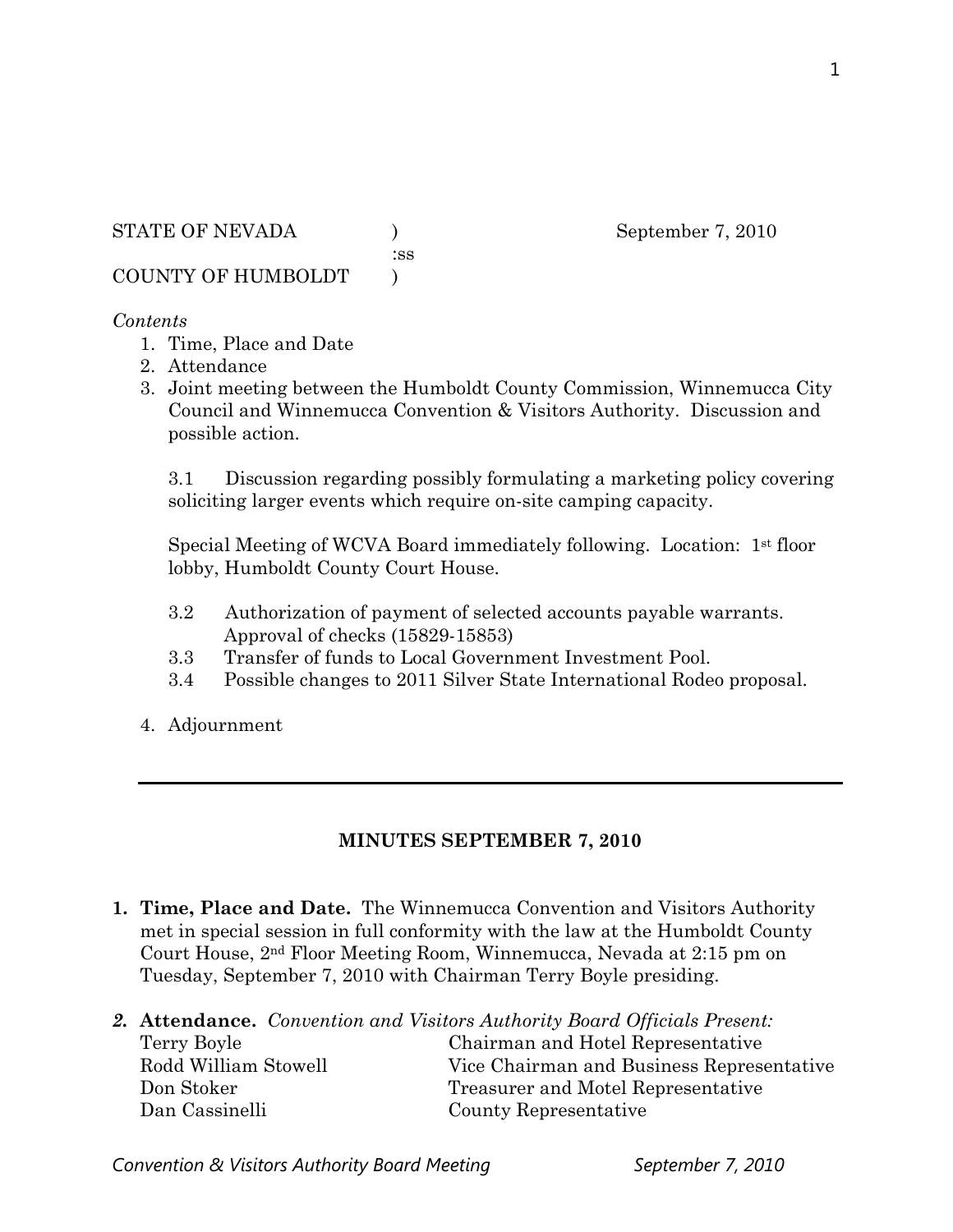Joyce Sheen City Representative Bill Macdonald Secretary and Counsel

*Convention and Visitors Authority Board Officials Absent:*  Kendall Swensen Board Administrator

*Staff Members Present:*  Kim Petersen Director Shelly Noble Administrative Clerk

*Others Present:*  John Arant The Martin Hotel

Steve Patterson Ormacheas Dinner House Lowell Chichester Winners Hotel & Casino John Wells Winnemucca RV Park

### **3. Joint meeting between the Humboldt County Commission, Winnemucca City Council and Winnemucca Convention & Visitors Authority.**

## **3.1 Discussion regarding possibly formulating a marketing policy covering soliciting larger events which require on-site camping capacity.**

Kim began his discussion with a review of the mission statements of the county, city and WCVA. All included similar goals of sustaining the local economy for the benefit of all citizens. For many years the Winnemucca Convention  $\&$ Visitors Authority has worked to bring a variety of events to our community. These events have made a significant economic impact to this area. We continue to work on bringing more and different events to Winnemucca but are at a point where we need the authority from the county commissioners to offer additional temporary RV hook-ups on the Winnemucca Events Complex as more and more participants require camping sites. One of these events is the Silver State International Rodeo. Kim was contacted by the family that has produced this event for the past 25 years in Fallon. They may be interested in moving the event but would need a guarantee of 250 RV sites on the Winnemucca Events Complex. Before proceeding with additional details of what we could offer to them, Kim wanted to discuss this with these boards to see if they would support the installation of necessary temporary sites for this event and others that may show an interest in re-locating here. All were in agreement that every effort should be made to promote the off-site RV parks for any type of event. But especially for those events that involve stock, having the authority and capability to install temporary sites would be very beneficial to our community as these visitors will need to purchase fuel, groceries and stock supplies as well as enjoy meals at our local restaurants. Also, it looks as though Elko is getting closer to constructing their own version of an Indoor Event Center so by attracting new events here we can, hopefully, show them our hospitality and

*Convention & Visitors Authority Board Meeting September 7, 2010*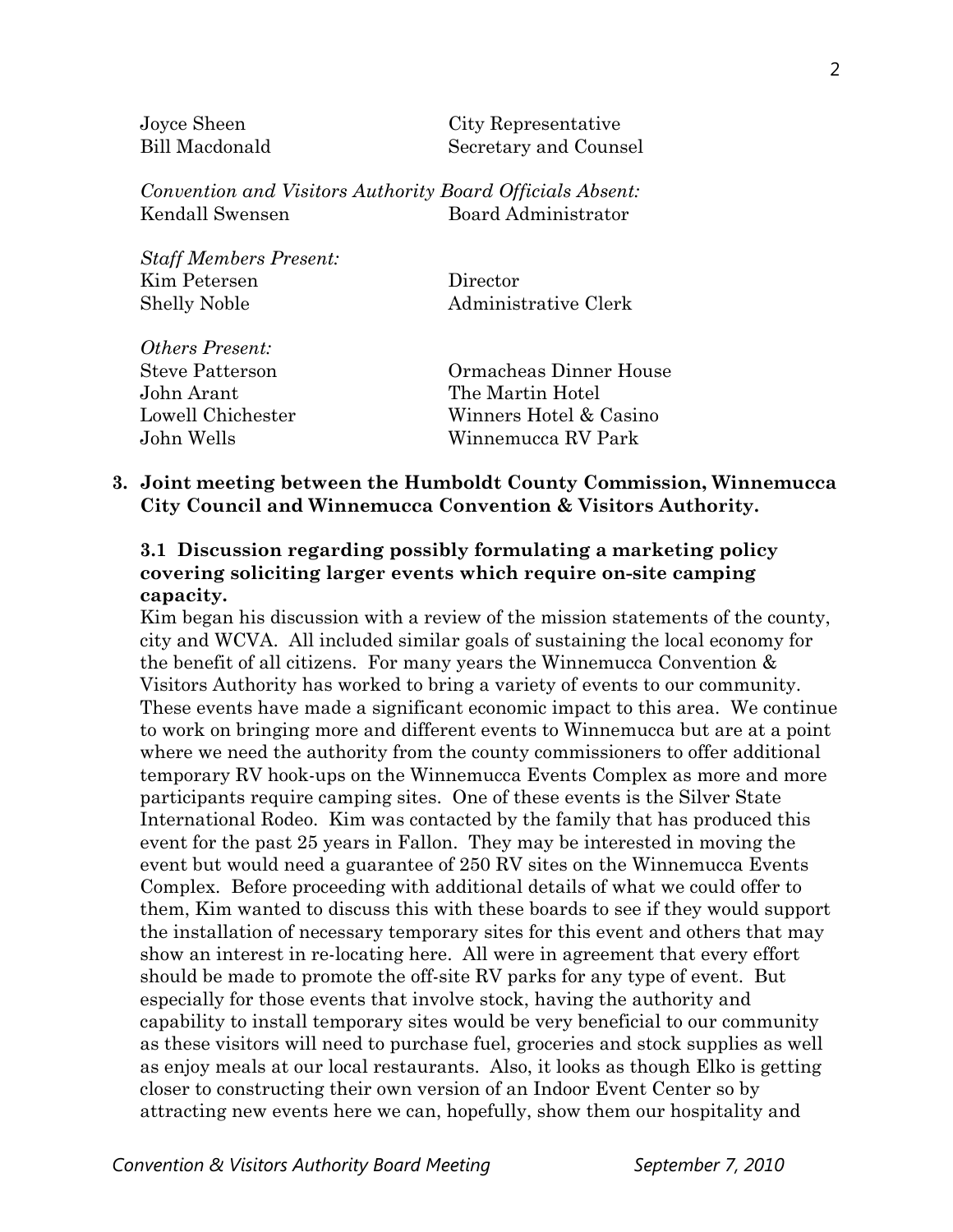they will be hesitant to leave. Both the County Commission and the Winnemucca City Council unanimously approved motions made by their respective board members to allow Kim to pursue the installation of temporary RV sites at the Winnemucca Events Center as necessary to attract events to our community.

Special Meeting of WCVA Board immediately following. Location: 1st floor lobby, Humboldt County Court House.

**3.2 Authorization of payment of selected accounts payable warrants.**  The following claims were submitted for payment and approved on September 7,  $2010$ 

> CHECK NUMBERS AMOUNT 15829-15853 Nevada State Bank \$140,553.95

*Don Stoker made a motion to approve all claims as submitted. The motion carried, 4-0.* 

**3.3 Transfer of funds to Local Government Investment Pool.**  Due to the large balance we are carrying in our checking account, Kendall has suggested that we transfer \$250,000 into the LGIP. *Joyce Sheen made a motion approving the transfer of \$250,000 from the WCVA checking account into the Local Government Investment Pool. Motion carried, 4-0.* 

**3.4 Possible changes to 2011 Silver State International Rodeo proposal.**  No report.

**4. Regular Business. Next Meeting. The Board confirmed the next regular meeting date of Wednesday, September 29, 2010, 4:00 pm.** 

# **5. Adjourn.**

The meeting was adjourned at 3:20 pm to the next regular meeting, or to the earlier call of the Chairman or to the call of any three (3) members of the Board on three (3) working days notice.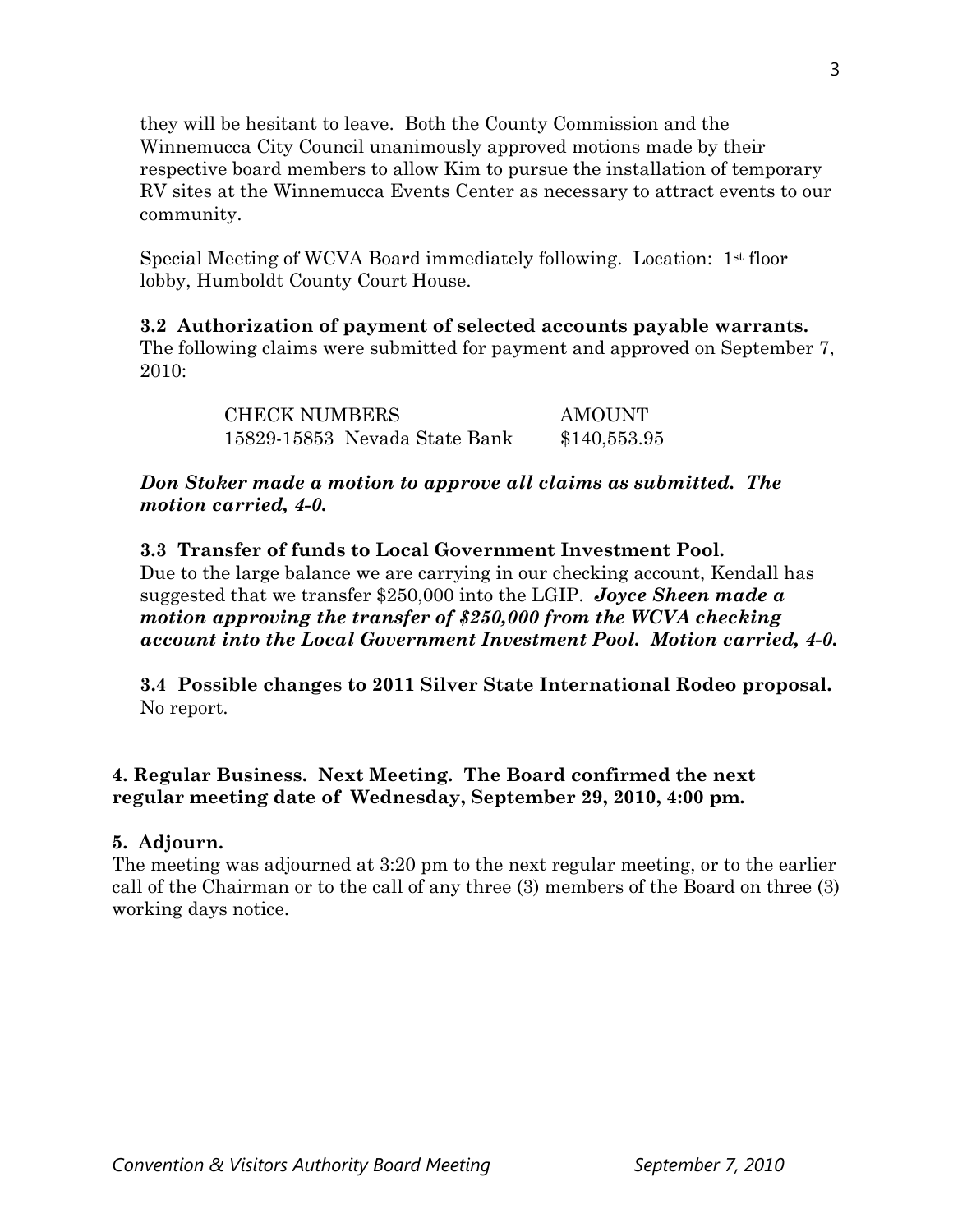Respectfully submitted,

Shelly Noble

APPROVED ON \_\_\_\_\_\_\_\_\_\_\_\_\_\_\_\_\_\_\_\_\_\_\_\_\_\_\_\_, 2010

As written\_\_\_\_\_\_\_\_\_\_\_\_\_\_\_

As corrected \_\_\_\_\_\_\_\_\_\_\_\_\_ Winnemucca Convention & Visitors Authority Board

Hotel Representative

\_\_\_\_\_\_\_\_\_\_\_\_\_\_\_\_\_\_\_\_\_\_\_\_\_\_\_\_\_\_\_\_ \_\_\_\_\_\_\_\_\_\_\_\_\_\_\_\_\_\_\_\_\_\_\_\_\_\_\_\_\_ TERRY BOYLE RODD WILLIAM STOWELL Chairman and Vice Chairman and Business Representative

\_\_\_\_\_\_\_\_\_ \_ \_\_\_\_\_\_\_\_\_\_\_\_\_\_\_ \_\_\_\_\_\_\_\_ \_\_\_\_\_\_\_\_\_\_\_\_\_\_\_\_\_ DON STOKER JOYCE SHEEN Treasurer and Motel Representative City Representative

\_\_\_\_\_\_\_\_\_\_\_\_\_\_\_\_\_\_\_\_\_\_\_\_\_\_\_\_\_\_\_\_\_

DAN CASSINELLI County Representative